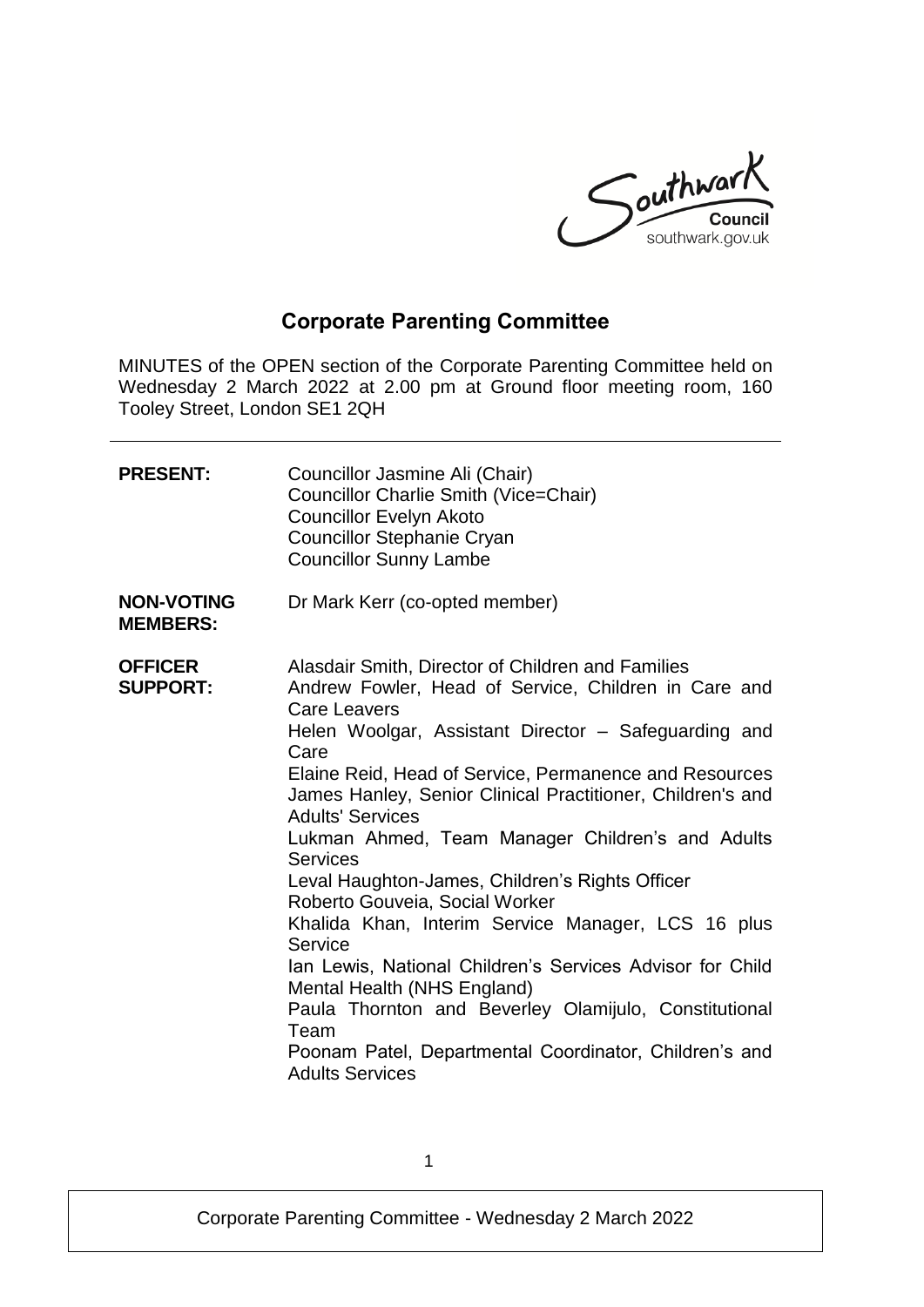## **1. APOLOGIES**

Apologies for absence were received from:

Councillors Maggie Browning and Eliza Mann

Dr Stacy John-Legere and Michele Sault.

## **2. CONFIRMATION OF VOTING MEMBERS**

The members listed as present were confirmed as the voting members for the meeting.

## **3. NOTIFICATION OF ANY ITEMS OF BUSINESS WHICH THE CHAIR DEEMS URGENT**

There were none.

## **4. DISCLOSURE OF INTERESTS AND DISPENSATIONS**

There were none.

#### **5. MINUTES**

#### **RESOLVED:**

That the minutes of the meeting held on 3 November 2021 be approved as a correct record and signed by the chair.

#### **6. REPORT AND WORKSHOP ON UNACCOMPANIED ASYLUM SEEKING CHILDREN AND YOUNG PEOPLE**

#### **Care leaver workshop – the experience of semi-independent accommodation**

The chair presented the item and highlighted following discussion from the previous meeting, herself and officers a visit took place with the foster carers that look after young asylum seekers. She spoke about the challenges young asylum seekers face.

The committee welcomed the three young people who were asylum seekers. The representatives/interpreters who accompanied the young people thanked members for inviting them to the meeting.

Corporate Parenting Committee - Wednesday 2 March 2022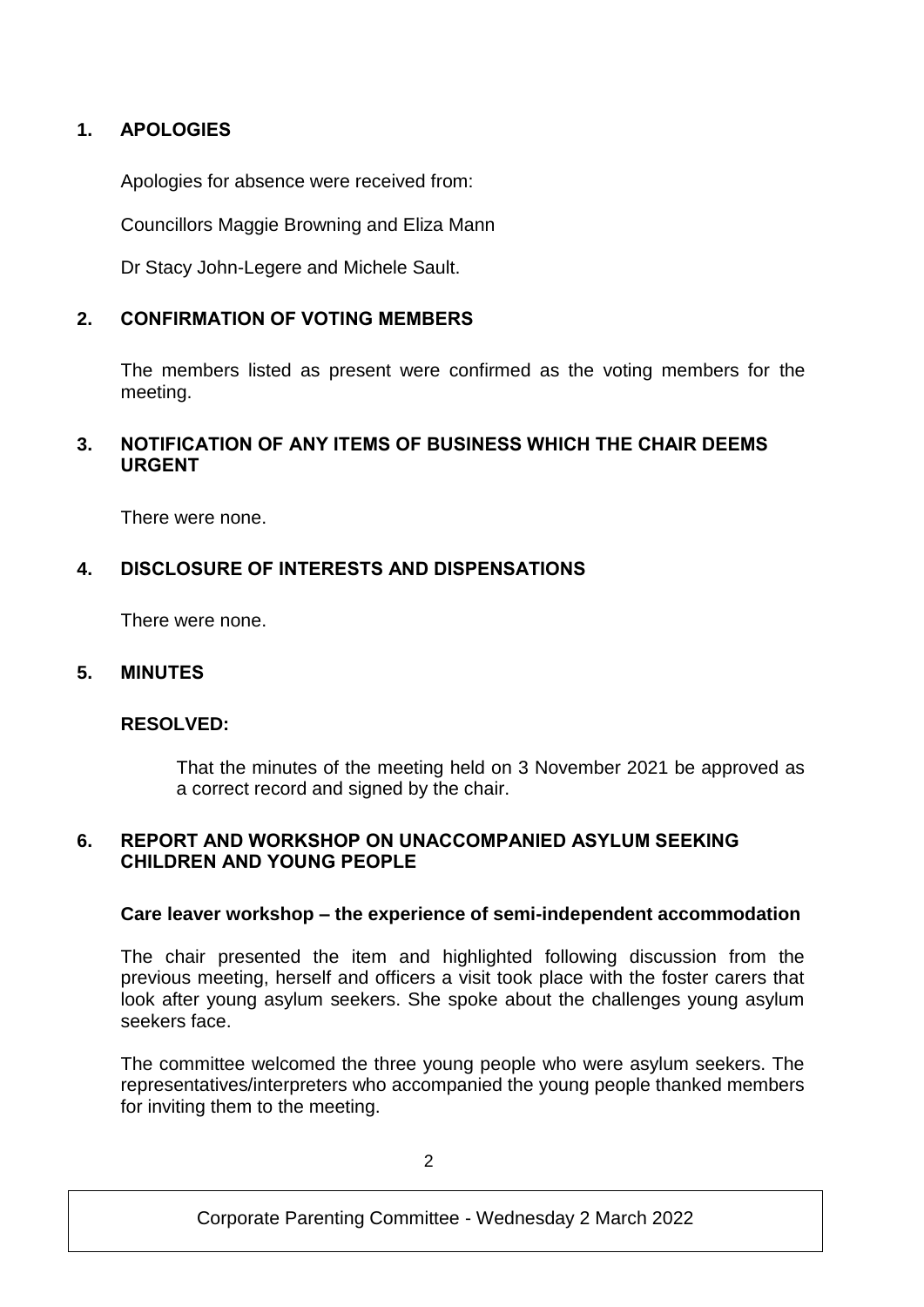The young people that had come into care spoke about their experiences – through an interpreter:

First young person (Mohamed) explained he was studying at Southwark College and enjoyed meeting his friends and interacting with his teachers.

Second young person (Samir) spoke about some of the challenges, learning English as a new language was one of them. He emphasised that he liked to keep himself clean and tidy and ensures that he was not late for college.

Third young person (Bensham) said he studied English level I and said he would like to train as a doctor.

The chair explained her role to the young people and the role of councillors present at the meeting. She referred to all the decisions taken on children in care and asked the young people if there was anything, the councillors could do better.

Members noted that one of the children in care explained he lived with a family (foster home) and enjoyed being part of that environment. He highlighted a friend of his lived in a shared house that had experienced some difficulties living there, which was why he prefers living with a family. The key workers help the young people in care with their homework and are generally supportive. The young person said he gets help and advice on how to cook and clean – being semiindependent because he lived in a studio flat.

One young person's experience after entering the country was within a short time he was able to meet other young people who were of Kurdish origin, his social worker (Roberto) found a mosque and prayer book – and also linked him to other Kurdish young people.

The young people present raised concern about their allowance for food and other essentials, which they felt was a small amount (£55) to live on  $-$  e.g. not sufficient to buy clothes.

Other issues highlighted:

- The young people spoke about what they aspired to be which was to be a doctor, civil engineer and IT consultant. The committee applauded them for this.
- The committee noted that when young people turn eighteen they become care leavers and continue to be fully supported, with their education and studies.
- The other issue of concern for the young people related to the age related assessment process for asylum seeking children undertaken by the home office; the view was that it created uncertainty, while their application was processed.

Corporate Parenting Committee - Wednesday 2 March 2022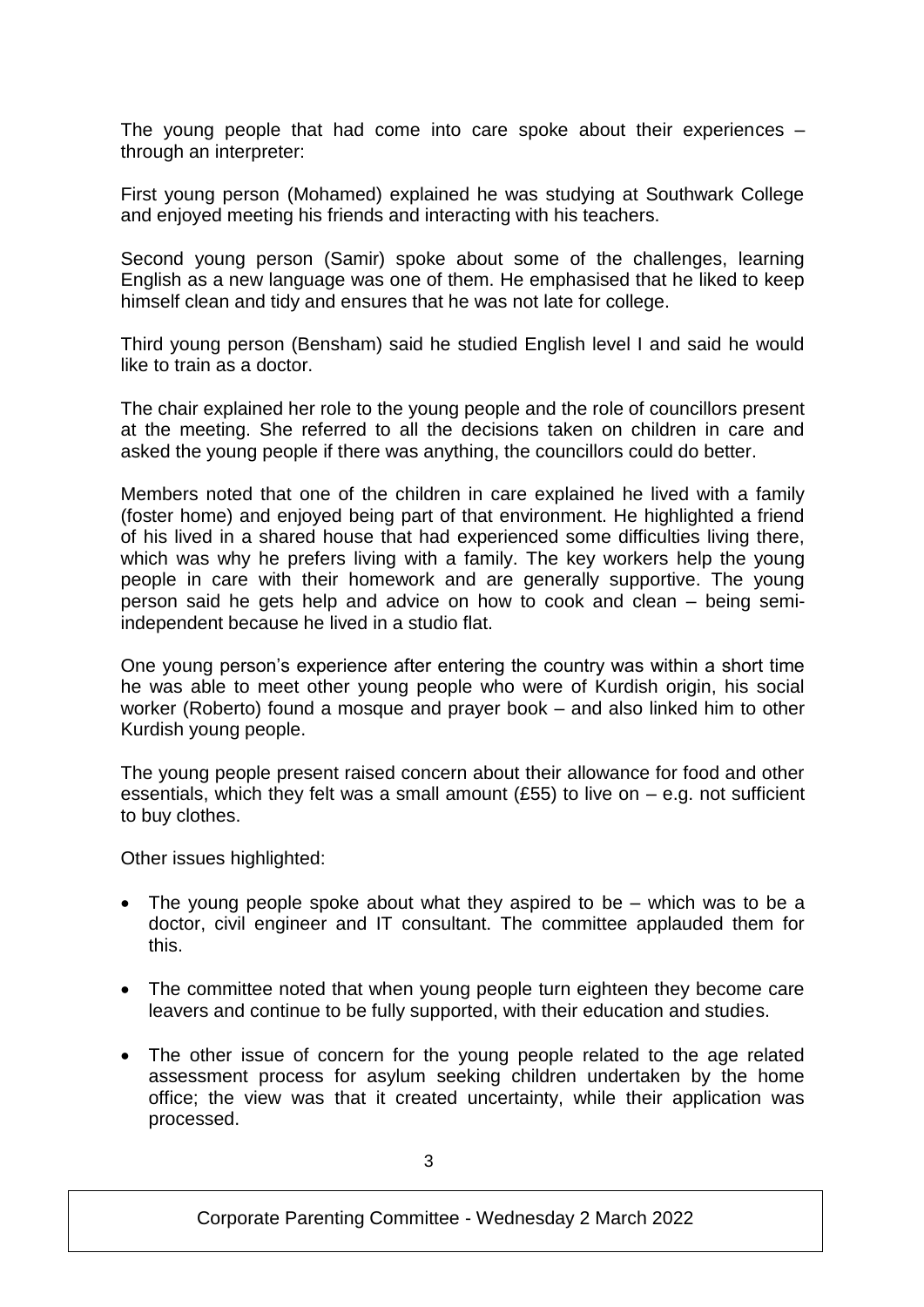The chair addressed her comments to the young people stating that the council and committee would continue to fight for asylum seekers. The chair thanked the supporters and social workers for the amazing work they do.

#### **Action**

Members agreed that as a committee a letter should be drafted and sent to the Home Office about the delay and waiting time for the application and assessment of young asylum seekers, which was evidence based from the social work team.

Andrew Fowler, head of service children in care and care leavers (sixteen plus) presented information about age assessment /or when a young person's age had not been determined. This usually would be the responsibility of a social worker.

The committee discussed:

- The numbers of UASC at 31 March Looked After by Southwark and figures in January 2022
- The bar chart which illustrated the number of unaccompanied asylum seeking children presented each month since April 2021
- The dramatic rise in the numbers over the second half of 2021
- How many unaccompanied asylum seeking care leavers there are in **Southwark**
- The committee were informed about the importance of triple planning for unaccompanied asylum seeking children – which involves three possible outcomes that relate to the young person's immigration status
- Provide support to the young person (even past their  $18<sup>th</sup>$  birthday), if they receive leave to remain in the UK
- Prepare and support the young person when their application to remain in the UK was not granted; or if they voluntarily return to their country of origin
- Identify the support available to young people that were refused leave to remain in the UK.

The Kent Intake Unit – age assessment of young people by Home Office appoint social workers to assess whether unaccompanied asylum seeking children were either children or adults.

In June 2021, the Home Office informed the council that up to 800 beds were

Corporate Parenting Committee - Wednesday 2 March 2022